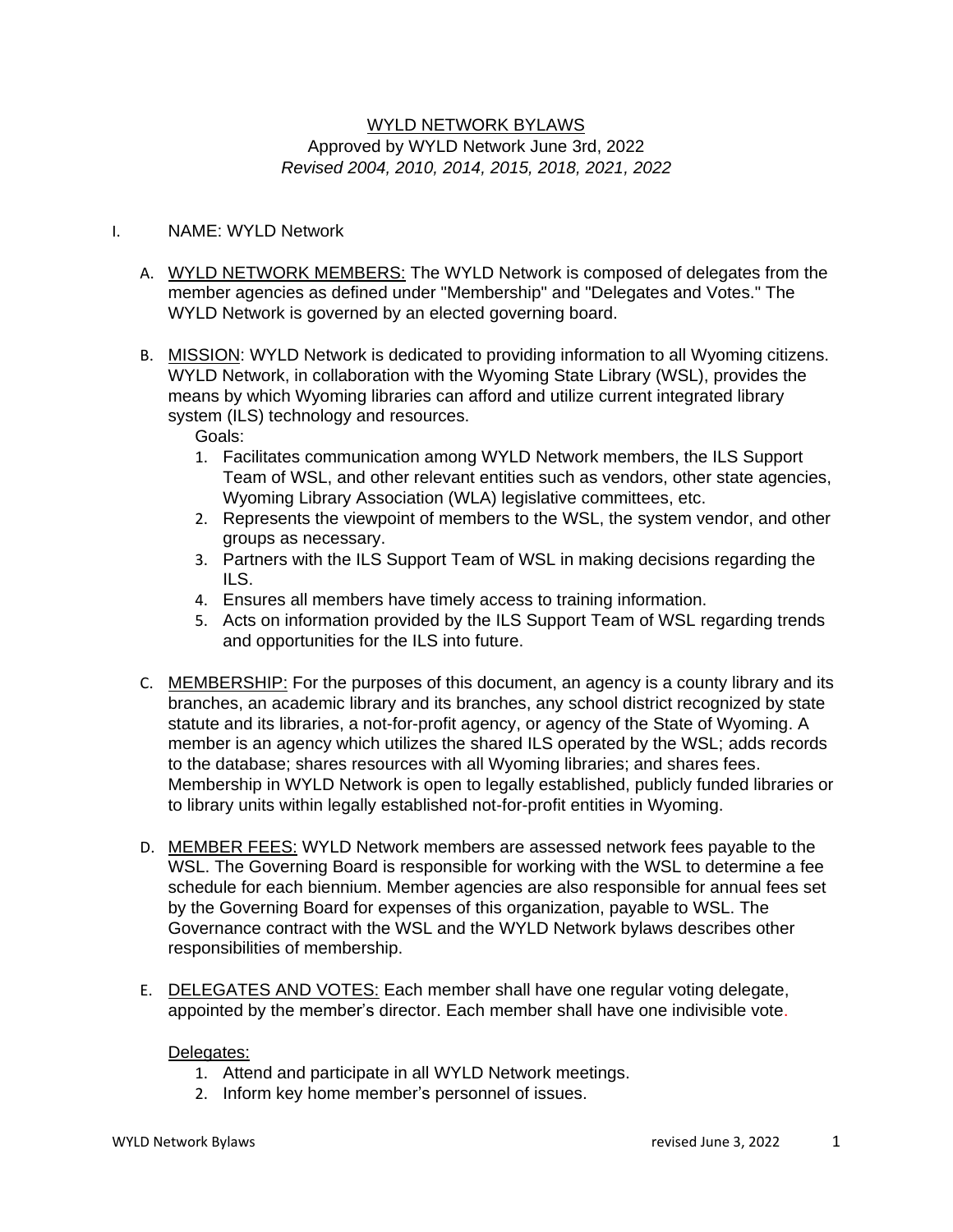- 3. Solicit viewpoints from home member.
- 4. Initiate required action.

Proxy: In the event that a regular delegate is unable to attend a meeting, an alternate delegate will be appointed by the member's director, and the member's director must email a proxy to the President prior to the start of the annual meeting. Delegates serve at the pleasure of their home agencies.

Additional members of the WSL staff specifically charged with overseeing an operation of the system may participate in an ex officio, non-voting capacity.

- F. GOVERNING BOARD OF THE WYLD Network (called the "Governing Board"): The Governing Board consists of the elected officers, elected representatives from library types and two elected at-large representatives. The responsibilities of the officers and representatives of the Governing Board include planning, setting priorities and policies, determining member fees, deciding to drop or add services, approving members, and imposing sanctions. The Governing Board meets a minimum of six (6) times a year, once in conjunction with the WYLD Network annual meeting. Each member of the Governing Board may have one vote. The State Librarian is a permanent ex officio voting member.
- G. GOVERNING BOARD OFFICERS: WYLD Network members elect a President and Vice President/President-Elect. Officers may vote at the annual meeting only if they are member delegates. The Recorder is not an officer and does not vote unless the Recorder is also a delegate.
- H. GOVERNING BOARD REPRESENTATIVES: WYLD Network members elect representatives to the Governing Board based on type of library -- academic; large public; small public; and one member to represent both school and special libraries. Two representatives are elected at-large from the WYLD Network. Representatives need not be WYLD Network delegates. All serve staggered, two-year terms.
- I. GOVERNING BOARD PRESIDENT:
	- 1. Publishes location, time, tentative agenda, and previous meeting's unapproved minutes via electronic mail and on the member's webpage two (2) weeks prior to the annual meeting; one (1) week prior to a Governing Board meeting; and one (1) week prior to a special meeting of the WYLD Network members.
	- 2. Convenes and presides at all meetings, regular and special, of the WYLD Network members.
	- 3. Convenes and presides at all meetings of the WYLD Network Governing Board.
	- 4. Appoints or requests a Recorder.
	- 5. Provides approved minutes and other appropriate documents to designated WSL Staff for publication on the official WYLD website and on the member's webpage after approval at the next meeting.
	- 6. Represents the WYLD Network members between meetings.
	- 7. Coordinates communication and action between the Governing Board and other components; reports relevant proceedings to the WYLD Network and other groups as necessary.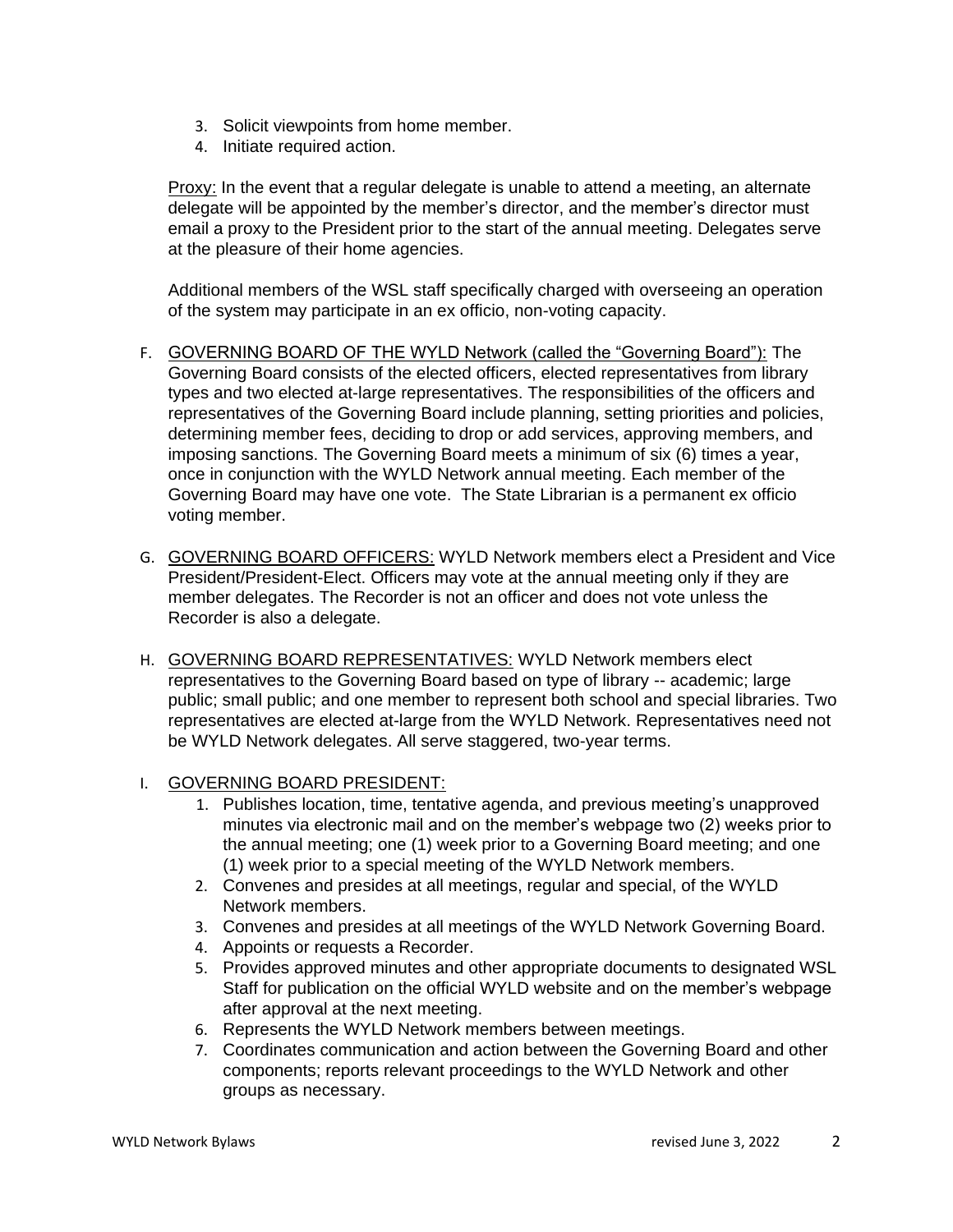- 8. Appoints all standing committee members and fills committee vacancies as they occur.
- 9. If necessary, appoints an ad hoc committee for nominations in January
- 10. Creates ad hoc committees and appoints committee members as needed.
- 11. Appoints Vice President/President-Elect, should the need arise, to serve until the next scheduled election.
- 12. Appoints representatives to complete terms of representatives who vacate their positions midterm. Appointees must represent the type of library or member at large position that was vacated.
- 13. Represents, personally or through a representative, the WYLD Network at any relevant national or regional meeting with the cost of attendance borne by WYLD Network budget.

## J. GOVERNING BOARD VICE PRESIDENT/PRESIDENT-ELECT:

- 1. Performs duties of the President in all cases in which the President is absent or unable to serve.
- 2. Performs duties as directed by the President.
- 3. Serves on the Governing Board.
- 4. Serves as the liaison from Governing Board to standing committees.

## K. GOVERNING BOARD REPRESENTATIVES:

- 1. Attend and participate in all Governing Board meetings, sending an alternate or proxy when unable to attend.
- 2. Serve on committees as appointed by the Governing Board President.
- 3. Inform constituents of issues.
- 4. Solicit viewpoints from constituents.
- 5. Initiate appropriate action on behalf of constituents.

#### L. GOVERNING BOARD MEMBERS-AT-LARGE:

- 1. Represent the WYLD Network members as a whole
- 2. Attend and participate in all Governing Board meetings, sending an alternate or proxy when unable to attend.
- 3. Serve on committees as appointed by the Governing Board President.
- 4. Inform constituents of issues
- 5. Solicit viewpoints from constituents.
- 6. Initiate appropriate action on behalf of constituents.

#### M. GOVERNING BOARD RECORDER:

- 1. Records the proceedings of all Governing Board meetings.
- N. TERMS OF OFFICE: Elected officers, member-at-large and representatives shall assume their duties following the annual meeting and shall serve for a term of two years. No officers or representatives shall be eligible for election to more than two consecutive terms. No delegate may hold more than one office at any one time.

### O. COMMUNICATIONS

1. A member discusses its priorities with its Governing Board representative. The Governing Board representative presents priorities of their constituency to the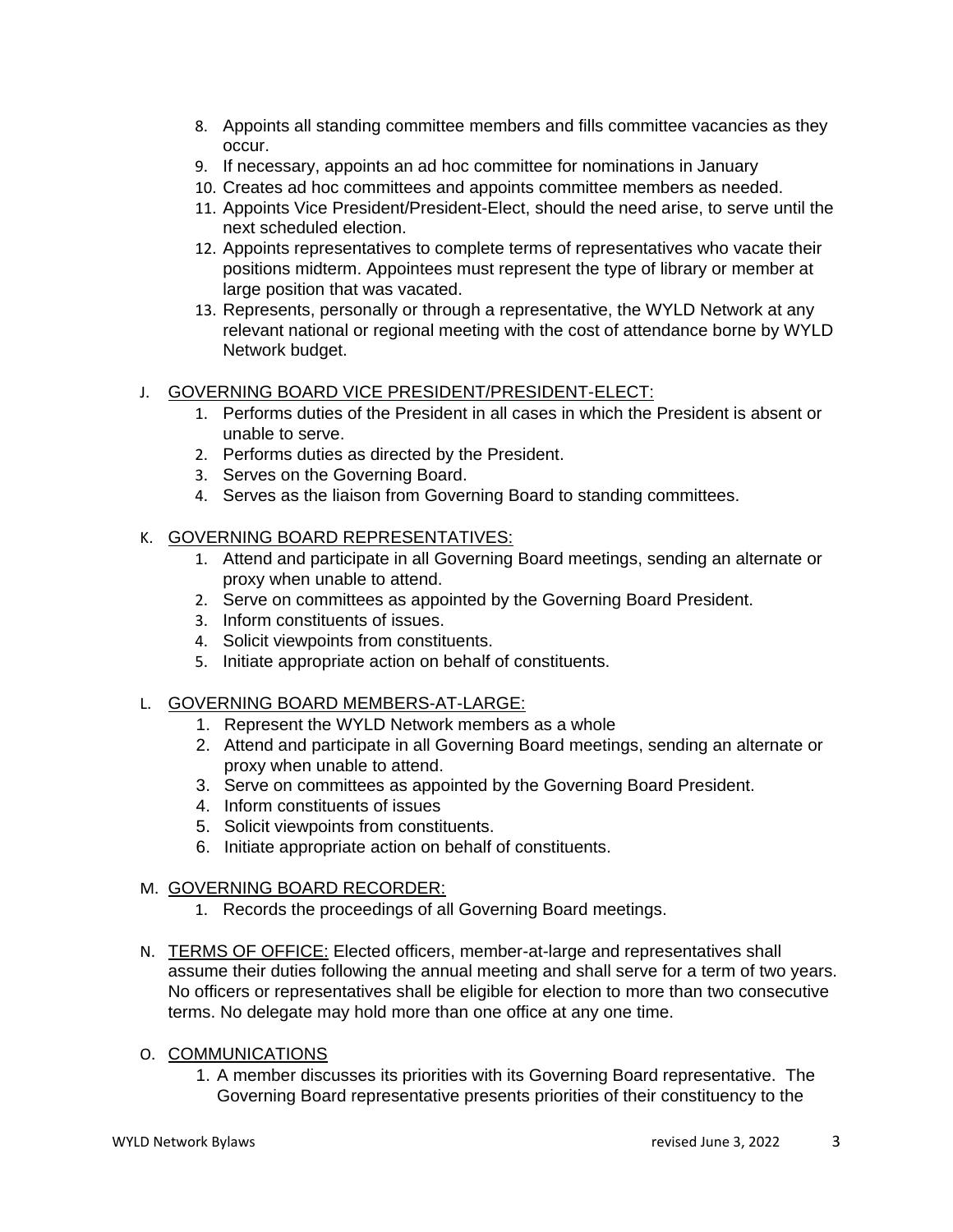Governing Board. The Governing Board develops priorities based on constituency needs and available funding in consultation with the State Library.

- 2. Any member or group of members may bring requests to the President to have an issue or concern considered by the Governing Board or membership. If appropriate, the President may communicate requests to the Wyoming State Librarian prior to discussion with the Governing Board or membership. The President will then place the topic on the next Governing Board or annual meeting as appropriate.
- 3. When the Governing Board is considering decisions regarding policies affecting all members, the following guidelines will be used to ensure adequate communication occurs prior to a final decision:
	- a. If a committee (ad hoc or standing) is tasked with investigating and making recommendations on an issue, the membership will be notified of the issue and the contact information for the committee.
	- b. When there will be a discussion relating to a policy change, membership fees change, or a service being added or dropped, and when the recommendations of a committee will be presented to the Governing Board, the President will email the complete information to the membership at least two (2) weeks prior to the Governing Board meeting to provide adequate time for comments.
	- c. Minutes from the monthly Governing Board meetings will be made available on the WYLD Network business website.
- P. COMMITTEES: Terms of committee appointments will be for three (3) years beginning at the end of the annual meeting. Committee terms will be staggered. Appointments and reappointments shall be at the discretion of the President. Committee membership is open to paid staff, appointed or elected officials, and board members from participating members. As far as possible, committee members shall come from all types of agencies and from the six regions of the state (see addendum). Each committee chair, appointed by the President, shall report to the Governing Board quarterly and provide a formal report at the annual meeting, with the written report posted on the member webpage. All committee member expenses related to serving on a committee must be borne by the committee member or the member's agency. Each committee chair is responsible for keeping the committee's procedures consistent with the Bylaws and Strategic Plan. The Vice President/President-Elect serves as the liaison to the committees.
	- 1. ONLINE QUALITY COMMITTEE: Monitors database quality and recommends appropriate action to the Governing Board.

Composition: In addition to representatives defined in Paragraph P above, a mix of public and technical services staff from each of the WYLD regions (see addendum) is encouraged. The WSL Bibliographic Services Librarian is a permanent committee member. Ex officio non-voting members may include a second WSL WYLD Office staff member and a liaison from the University of Wyoming (UW) libraries. The President will exercise best judgment in appointments.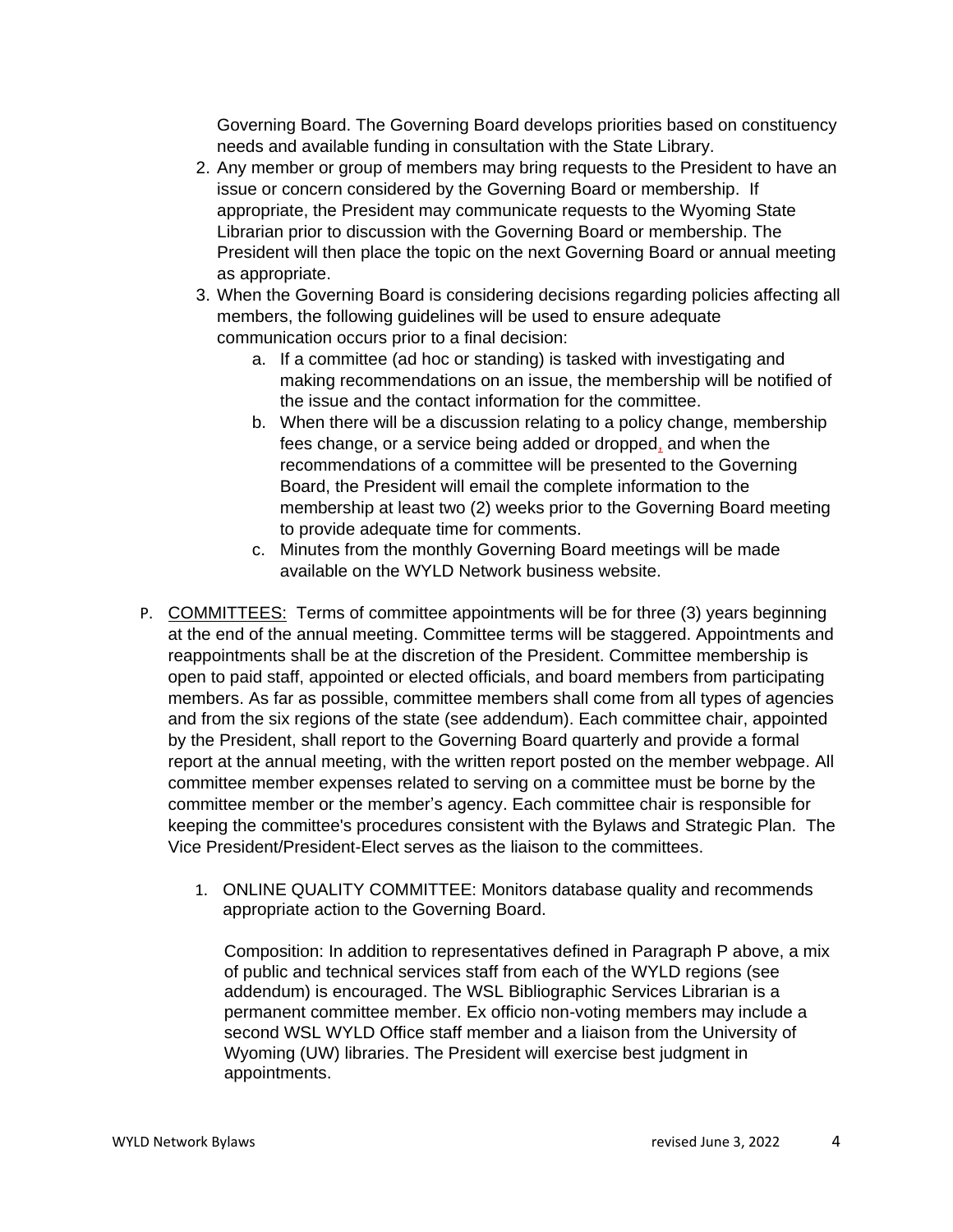2. TRAINING COMMITTEE: The committee, in collaboration with the WSL WYLD Office, is responsible for updating the skills competencies on the WYLD Network members pages, establishing a training needs assessment process, and advising and recommending training for member libraries for the WYLD Network annual meeting and other training as needed. The committee members are responsible for soliciting feedback from the members they represent.

Composition: In addition to representatives as defined in paragraph P above, a representative will be appointed by the State Librarian from the WSL.

3. ILS PRODUCTS COMMITTEE: The committee will work with the WSL WYLD Office to maintain awareness of what software and hardware member libraries are currently using; including identifying products currently in use by member libraries with contact information to be used as a resource for other members. The committee members are responsible for soliciting feedback from the members they represent.

Composition: In addition to representatives as defined in paragraph P above, a representative will be appointed by the State Librarian from the WSL.

- Q. NOMINATIONS: Nominations for Vice President/President-Elect, Representatives, and Members-at-Large shall be made by an ad hoc Nominating Committee prior to the annual meeting. The Nominating Committee will announce nominations two (2) weeks before the annual meeting. Nominations from the floor will also be allowed in case of candidate vacancies. In the event of electronic voting, nominations from the floor must be submitted to the President or nominating committee no later than 48 hours before the announced date of ballot distribution. Individuals nominated must consent to run before the ballot becomes official.
- R. ELECTIONS: The biennial election for Vice President/President-Elect and Members-at-Large shall be held by secret ballot at or prior to the annual meeting. Elections may be held electronically. A simple majority will result in election. In the case of a tie, the winner will be determined by the flip of a coin. Other Governing Board members will be elected by delegates from their library types (Academic Library Representative, Large Public Library Representative, Small Public Library Representative, and K-12 School/Special Library Representative). In the case of special elections, the Nominating Committee will mail/email ballots to all delegates.
- S. REMOVAL FROM OFFICE: Any officer or chair of a committee of the WYLD Network may be removed from office for conduct which is detrimental to the WYLD Network. Detrimental conduct may be defined by a simple majority of members of the WYLD Network willing to bring a written proposal for removal from office to the presiding officer or to the Vice President/President-Elect for the office of President. The officer board member or chair will have the right to respond. Missing two consecutive meetings without an alternate or proxy is grounds for removal of Governing Board members. A two-thirds vote of the members of the component group present and voting is necessary for removal of an officer, member-at-large or representative. The President and Vice President may determine the removal of a committee chair.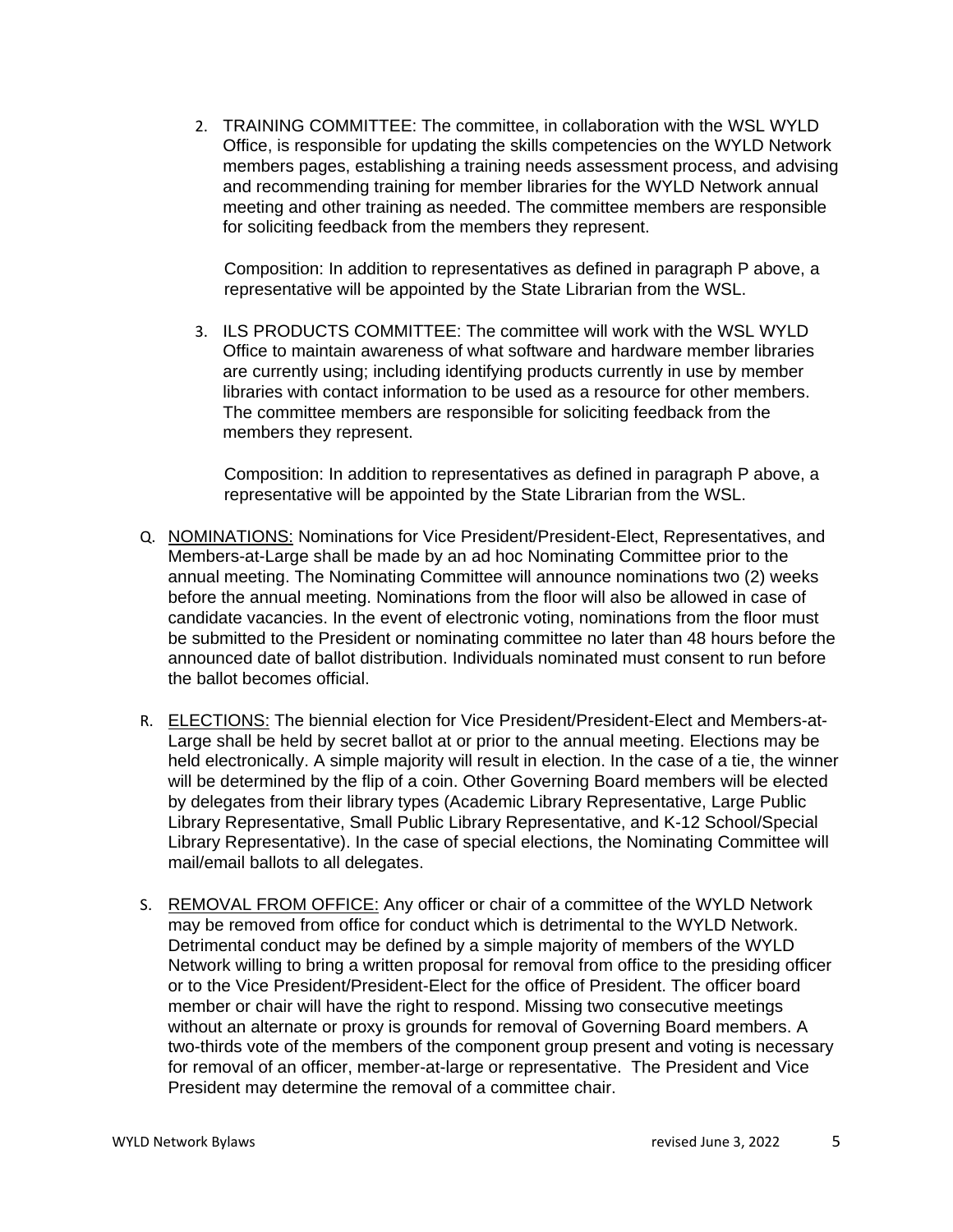## T. MEETINGS:

- 1. The annual meeting will be held in late spring or early summer. The Governing Board will report formally to the members at the annual meeting and the written report will be posted on the member webpage following the meeting. The date, location, and time will be announced at least three (3) months in advance; a preliminary business meeting agenda will be announced at least two (2) weeks in advance.
- 2. Special meetings may be called by the President. Should the President receive a written request for a special meeting from at least 20% of the total delegates, the President must convene a special meeting.
- 3. Meetings are open to the public.
- 4. The President may invite/recognize guests to address specific agenda items.
- 5. WYLD Network member training activities may be held in conjunction with the annual meeting. Training activities will be announced in advance of the meeting.
- U. BYLAWS: Bylaws may be changed by a two-thirds vote of the Governing Board and a two-thirds vote of the delegates at the annual meeting. Delegate approval may be done electronically. Proposed bylaws must be distributed/posted to the members' website two (2) weeks before the meeting when there will be a vote.

# V. SANCTIONS:

- 1. Training and informal communication to solve problems are always the first and preferred courses of actions.
- 2. Sanctions shall be progressive and may include, but are not limited to, loss of access to some or all services, loss of privileges or franchise, and when all else fails, expulsion from the network.
- 3. Any committee, the Governing Board or the State Librarian may recommend sanctions against a member for violation of published protocols or procedures. The recommendation must contain examples of the problem and suggestions for corrections. This recommendation is delivered to the Governing Board.
- 4. The Governing Board will vote on whether to proceed. If the vote is yes, the President delivers by registered mail a warning of the potential sanction and a copy of the recommendations to the member's director, member's board chair or appropriate administrator, and the State Librarian.
- 5. The member has sixty (60) days from the date of receipt of the letter to acknowledge the warning and propose a solution.
- 6. The Governing Board must vote on the recommendation within thirty (30) days of the member's response or within sixty (60) days from the date of the agency's receipt of the letter warning of the potential sanction. Copies of all relevant documents must be available with the agenda.
- 7. The motion to impose a sanction requires a two-thirds majority vote to pass.
- 8. The member may appeal the decision to impose sanctions to the Governing Board within thirty (30) days of the decision.
- 9. A special meeting of the Governing Board must be called within fifteen (15) days of the receipt of the request for a special meeting. Copies of all relevant documents must be available with the agenda.
- 10. The motion to uphold a sanction requires a two-thirds majority vote to pass.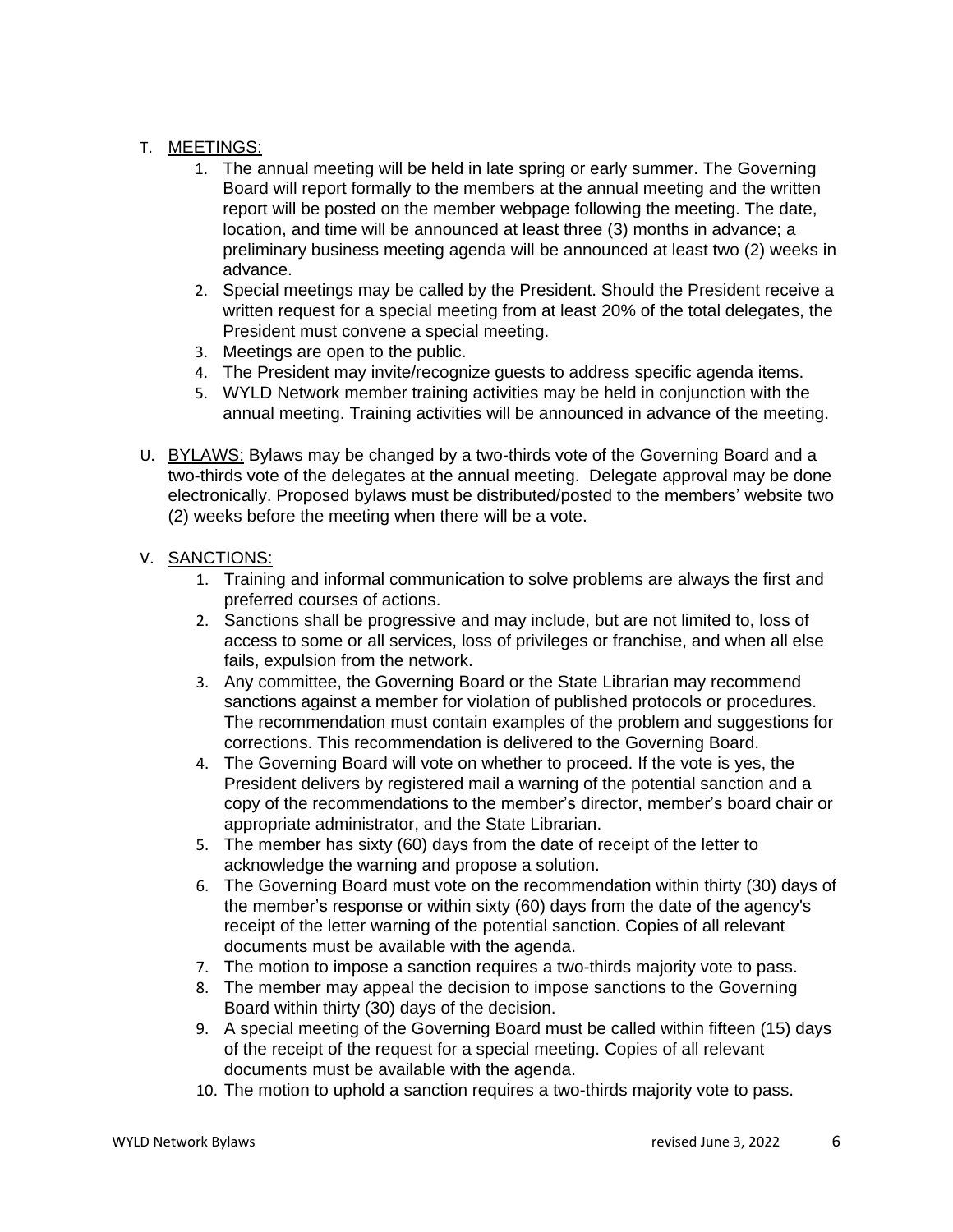- 11. The member may apply to the Governing Board for removal of sanctions with proof that the problem is corrected. The committee initiating the sanctions will review the application and recommend action to the Governing Board within sixty (60) days. The motion to withdraw a sanction requires a two-thirds majority vote to pass.
- W. QUORUM: A quorum will consist of a simple majority of voting delegates and Governing Board members present.
- X. DELEGATE EXPENSES: All officer, representative and delegate expenses to meetings of all components must be borne by the officer, representative, delegate, or the library member. If the Governing Board determines that funding allows, the WYLD Network will pay expenses for the President or Vice President of the Governing Board, or Committee Members to attend the national meeting of the vendor's user group.
- Y. PARLIAMENTARY AUTHORITY: Meetings will be conducted in a professional and orderly manner, and with the discretion and direction of the President. Action items will be discussed through a motion and second process with a maximum of two amendments permitted per motion.
- Z. TERMINATION OF MEMBERSHIP: Termination of membership may occur under three circumstances: Default of Obligations, Acts Outside the Member's Control and Voluntary Termination:
	- 1. Default of obligation:
		- a. WYLD Network members may request termination of membership for breach of agreement contained in the most recent Governance Contract with the WSL.
		- b. A member may terminate membership on the grounds of insolvency when they can certify that there is no money and the potential for funding is nonexistent.
		- c. Availability of Funds: Each payment obligation of the WSL is conditioned upon the availability of government funds which are appropriated or allocated for the payment of this obligation. If funds are not allocated and available for the continuance of the Contract, the Contract may be terminated by the WSL at the end of the period for which the funds are available. The WSL shall notify members at the earliest possible time of the services which will or may be affected by a shortage of funds. No penalty shall accrue to the WSL in the event this provision is exercised, and the WSL shall not be obligated or liable for any future payments due or for any damages as a result of termination under this section. This provision shall not be construed to permit the WSL to terminate this Contract in order to acquire similar services from another party. The Availability of Funds clause will also apply to member libraries.
	- 2. Acts Outside the Member's Control: In the event that either party is unable to perform any of its obligations or to enjoy its benefits because of natural disaster, prolonged communication line failure, or decrees of governmental bodies not the